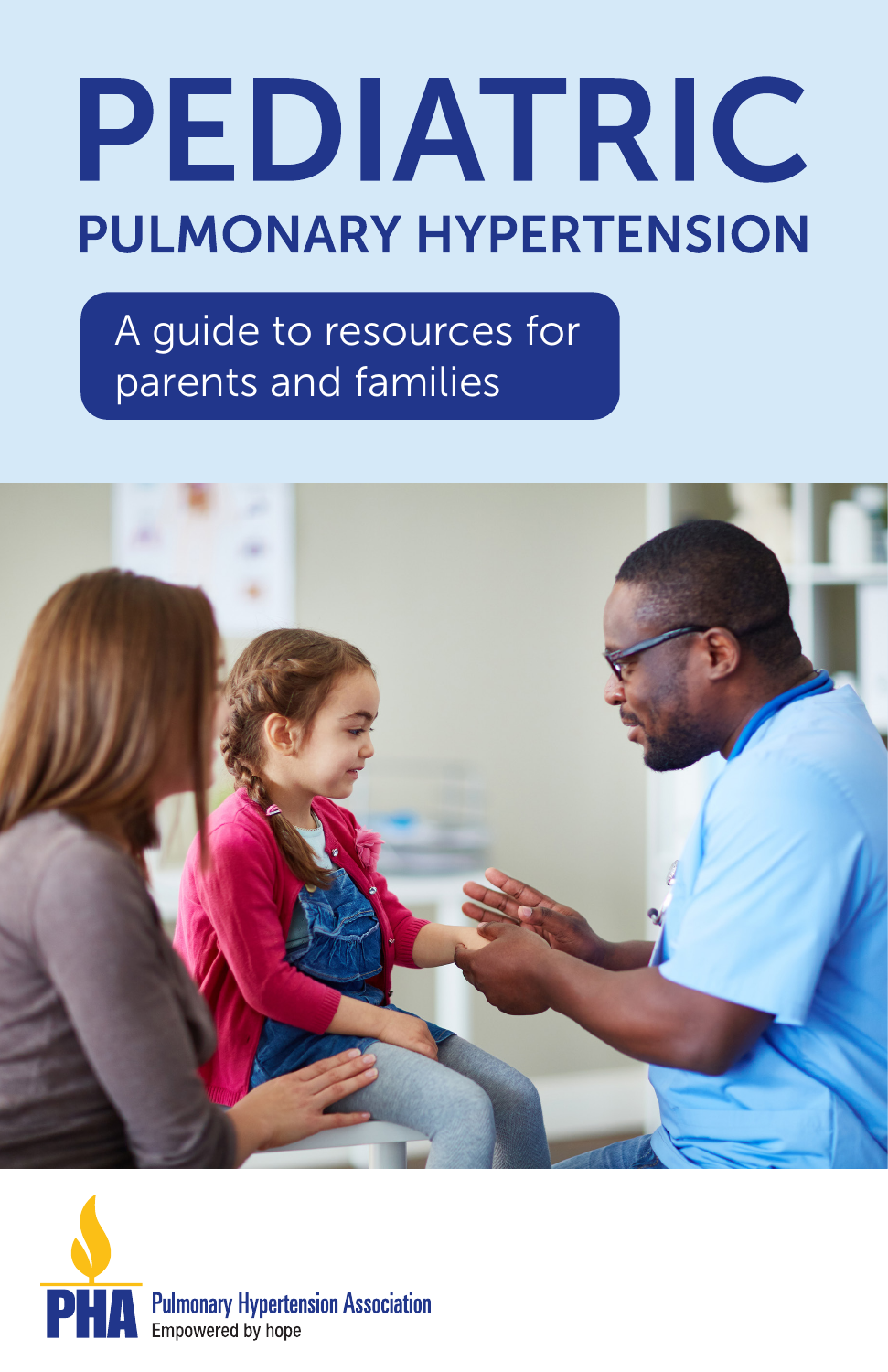This introductory guide was created by the Pulmonary Hypertension Association (PHA) for **parents and families of** infants, children and teenagers with pulmonary hypertension (PH). It gives an overview of PHA resources intended to help your family begin to navigate your child's journey with PH.

Visit PHA's Pediatric Resource Center online at [www.PHAssociation.org/](http://www.PHAssociation.org/PHA-Pediatrics) [PHA-Pediatrics](http://www.PHAssociation.org/PHA-Pediatrics).

Contact PHA by email at [KidsWithPH@](mailto:KidsWithPH%40PHAssociation.org?subject=) [PHAssociation.org](mailto:KidsWithPH%40PHAssociation.org?subject=) or call (301) 565-3004 x758.

# Understanding Pediatric PH

Children, like adults, may develop PH for a number of reasons. One type of PH is unique to newborns whose blood vessels in the lungs do not relax right away as expected after birth. Other children may develop PH due to congenital heart disease or lung diseases. Sometimes PH is genetic and sometimes physicians are not able to identify a specific cause (this is called idiopathic PH).



To learn more about what causes pulmonary hypertension in children and the types of treatment available, visit [www.PHAssociation.](http://www.PHAssociation.org/parents/FAQ) [org/parents/FAQ](http://www.PHAssociation.org/parents/FAQ).

## Find Specialized Care for Your Child

Regardless of the cause of your child's PH, this disease is complex, and can be difficult to understand and treat. It is essential to find a specialized pediatric PH care team – doctor, nurse, social worker, child life specialist, etc. – comprised of experts who can advise you about your child's options for treatment and care.

Because PH is a complex disease, PHA encourages you to locate specialists with expertise in this disease. To that end, PHA provides a directory of pediatric PH specialists and accredited PH Care Centers (PHCCs) on its website.

| <b>PH Care Centers</b> | www.PHAssociation.org/<br>PHCareCenters/Peds                                             |
|------------------------|------------------------------------------------------------------------------------------|
| <b>Find a Doctor</b>   | www.PHAssociation.org/Patients/<br><b>DoctorsWhoTreatPH</b><br>(search for "pediatrics") |

If PHA's directories do not list pediatric PH specialists close to your home, try asking your child's current medical team for a referral, contacting your personal networks for recommendations or searching for pediatric medical facilities online.



PHA encourages you to ask about palliative care, a multidisciplinary medical specialty that focuses on whole-person care for seriously or chronically ill individuals and their caregivers. Palliative care prioritizes symptom and pain relief, care coordination and patient and family goals.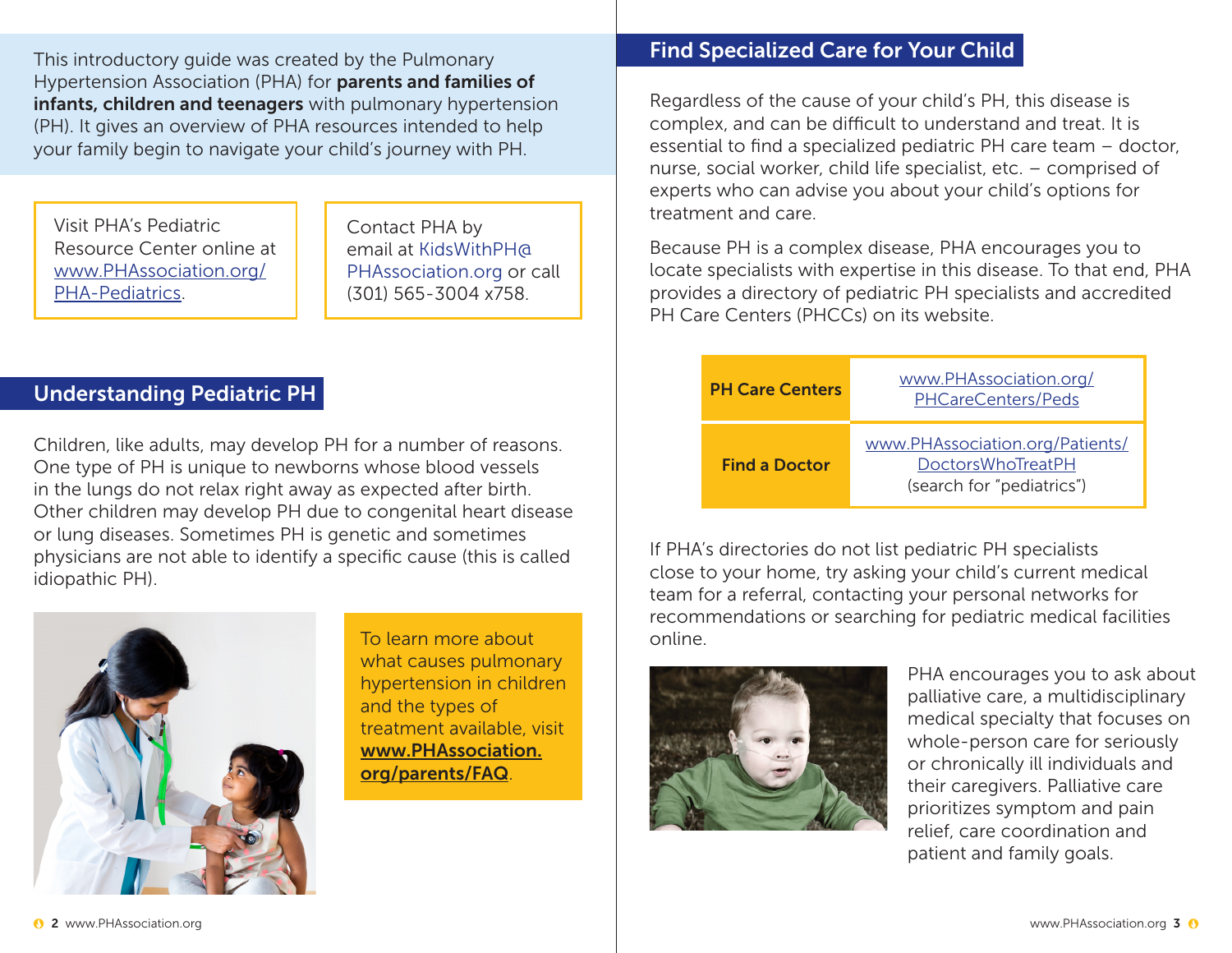## Connect with Other Families

Many other families are also experiencing, or have experienced in the past, what you are working through now. They understand how isolating, confusing and frightening this situation is for your child, your family and you. But you are not alone, and there are other families who are connected with PHA who may have information and tips that can help you. Consider using PHA's resources:

Select an email mentor through PHA's mentor program to ask another parent of a child with PH questions or to ask for support at [www.PHAssociation.org/mentors/caregivers.](http://www.PHAssociation.org/mentors/caregivers)

Join **myPHA**, an online forum for people with PH and their families to ask questions, share stories and offer peer-to-peer advice. Sign in and post at [www.PHAssociation.org/myPHA.](http://www.PHAssociation.org/myPHA)

Many PHA support groups include families with children; some are even pediatric specific. Contact the leader of the group nearest you for information. If there is not a PHA support group in your area, PHA can help you start your own. To learn more, visit [www.PHAssociation.org/localsupportgroups](http://www.PHAssociation.org/localsupportgroups).

PHA hosts a quarterly support call just for parents. Register for the next call at [www.PHAssociation.org/parents/support](http://www.PHAssociation.org/parents/support).

PHA's International PH Conference is the world's largest gathering of PH patients, families and health care professionals. We offer special programs during our conference just for children and parents. PHA also offers scholarships to help cover the costs to attend. Learn more at [www.PHAssociation.org/Conference](http://www.PHAssociation.org/Conference).

#### Connect with PHA on social media:

- [www.Facebook.com/PulmonaryHypertensionAssociation](http://www.Facebook.com/PulmonaryHypertensionAssociation )
- [www.Twitter.com/PHAssociation](http://www.Twitter.com/PHAssociation)
- [www.Instagram.com/PHAssociation](http://www.Instagram.com/PHAssociation)

## Find the Emotional Support Your Family Needs

A PH diagnosis for your child can take an emotional and psychological toll on all members of the family. In addition to connecting with others, seek professional mental health help for yourself, your child or other family members. Your PH care team may be able to provide you with a referral to mental health support services (often called "behavioral health").



To view our print resources, including **Pulmonary** Hypertension: A Patient's Survival Guide and PHA's free Living with PH: A Guide for Parents, visit [www.](http://www.PHAssociation.org/PHA-Pediatrics) [PHAssociation.org/](http://www.PHAssociation.org/PHA-Pediatrics) [PHA-Pediatrics](http://www.PHAssociation.org/PHA-Pediatrics).

## **Teenagers**

If your child with PH is between the ages of 13 and 19, PHA provides unique resources just for them at [www.PHAssociation.](http://www.PHAssociation.org/Patients/Living-With-PH/Teens) [org/Patients/Living-With-PH/Teens](http://www.PHAssociation.org/Patients/Living-With-PH/Teens), including:

- A PHA staff-moderated Facebook group for teens
- Living With PH: A Guide for Teens
- Connecting with a young adult mentor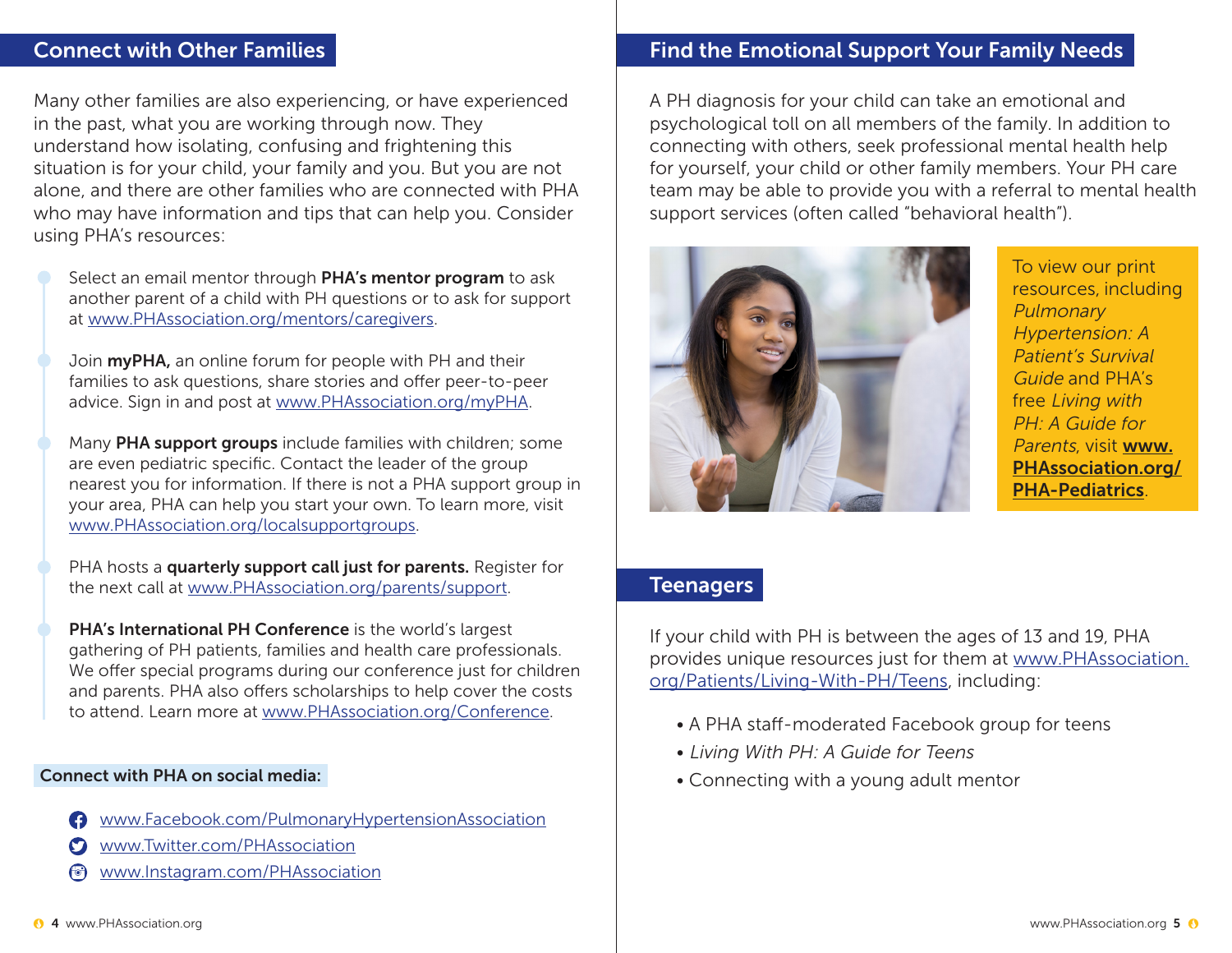# Work with Your Child's School

Frequent doctor's visits, symptoms, side effects or the mental and emotional effects of life with PH give parents of a child with PH the right to request resources, assistance or accommodations from their child's school. There are several steps you can take to manage your child's school experience:



Talk to school administrators and your child's teachers. Explain the situation and tell them specifically what you need and expect from them, and what they can expect from you. Create a clear exercise or excusal plan with the physical education teacher with guidance from your child's pediatric PH specialist.

Meet with your child's school administrators to discuss federal laws and programs designed to help your child succeed in school. These include 504 plans, and Individualized Education Programs (IEPs), which spell out the accommodations your child needs to participate successfully in school. Learn more about 504 plans and IEPs at [www.PHAssociation.org/Parents/](http://www.PHAssociation.org/Parents/Planning-For-School/Plans-For-PH-Parents) [Planning-For-School/Plans-For-PH-Parents](http://www.PHAssociation.org/Parents/Planning-For-School/Plans-For-PH-Parents).



Communicate with the school and local emergency departments about your child as soon as he or she is diagnosed, and again each year before the school year begins. Provide a detailed instruction sheet about emergency procedures so that if the school calls 911 for your child, the emergency medical services team takes the correct steps and precautions (for example, if your child is on infusion therapy, ensure that your instruction sheet includes directions not to flush the line or stop medication at any time).



Work with the school and your child's specialty pharmacy, child life team, social workers and/or PH care team to conduct training at the school to educate teachers, staff and students about PH and your child's needs. Remember to include the school nurse, who can be a valuable resource and advocate for your child.



Families who home-school their children may benefit from some of the above resources and may also network through national, state or local networks of home-schooling families and resource providers.

> For more information about school and to download a handbook, visit [www.PHAssociation.org/Parents/](http://www.PHAssociation.org/Parents/Planning-For-School) [Planning-For-School](http://www.PHAssociation.org/Parents/Planning-For-School).